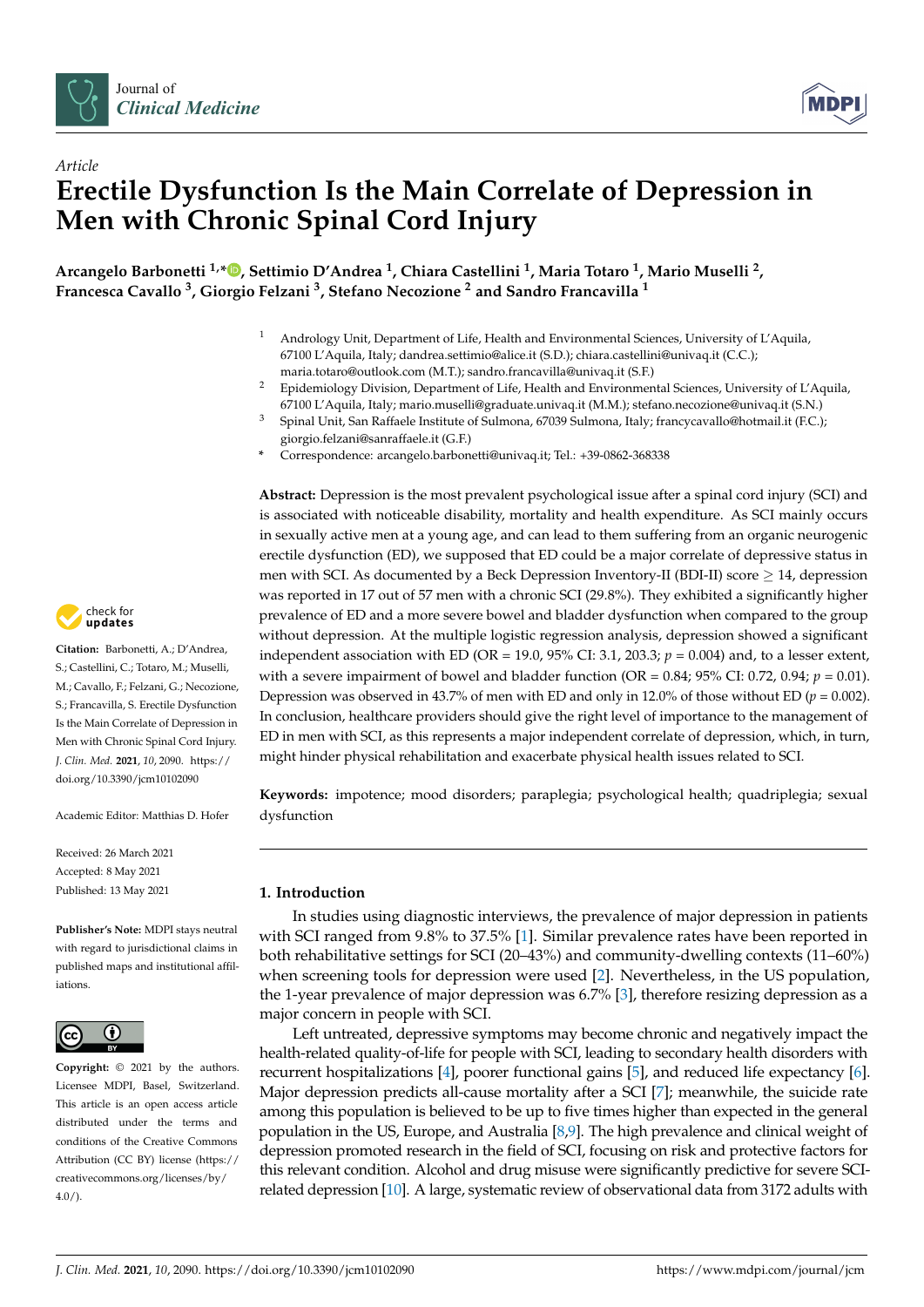SCI identified relevant psychosocial correlates of post-injury depression [\[11\]](#page-7-0). While personal variables, such as affective feelings and SCI-specific thoughts, had the strongest relationships with depression, the acceptance of disability, life satisfaction, participation in the community and the environmental support displayed medium to strong associations [\[11\]](#page-7-0). These findings suggested the need to undertake early interventions and prevention approaches focusing on the evaluation and management of risk factors for psychosocial issues to limit the impact of SCI-related depression [\[12\]](#page-7-1).

Attention has, to date, focused on psychosocial, demographic, and neurologic issues as putative major correlates of depressive symptoms in patients with SCI [\[5,](#page-6-4)[10–](#page-6-9)[12\]](#page-7-1), largely neglecting the role of sexual dysfunction. As young men generally get involved in riskier activities than women, they are more prone to accidents, and consequently to traumatic SCI. Accordingly, 80% of SCI occurs in men at an average age that has increased from 29 years during the 1970s to 43 since 2015 [\[13\]](#page-7-2). Thus, SCI mainly occurs in sexually active young men for whom sexual function represents a major determinant of their quality of life, interpersonal relationships [\[14\]](#page-7-3), psychological wellbeing [\[15\]](#page-7-4), and life satisfaction [\[13,](#page-7-2)[16\]](#page-7-5). Erectile dysfunction (ED), defined as "the inability to achieve and/or maintain penile erection sufficient for satisfactory sexual performance" [\[17\]](#page-7-6), represents the main determinant of both psychological distress [\[15\]](#page-7-4) and life dissatisfaction [\[16\]](#page-7-5) in men with SCI. Androgen deficiency and hypovitaminosis D are regarded as further putative determinants of depression in the general population [\[18](#page-7-7)[–20\]](#page-7-8) and in SCI individuals [\[21\]](#page-7-9).

In this context, the weight of ED among the putative determinants of depression in men with SCI remains to be clarified. Due to the high prevalence of neurologic ED following SCI [\[15](#page-7-4)[,16\]](#page-7-5), we surmise that ED could represent a key independent correlate of depressive symptoms in this population.

#### **2. Materials and Methods**

Fifty-seven men, aged 47.0  $\pm$  17.4 years, admitted to a rehabilitation program at the San Raffaele Institute of Sulmona (Italy) because of traumatic SCI, were included in the study. Each patient gave informed consent for diagnostic evaluations. All enrolled men had a neurologically stable SCI lasting more than 1 year. None of them was under replacement therapy with testosterone or suffered from cognitive or communication disorders that could compromise the validity of their responses in the questionnaires.

Patients underwent clinical and neurologic evaluations by the same trained physician. In keeping with the International Standards for Neurological Classification of SCI from the American Spinal Injury Association (ASIA) and ASIA Impairment Scale (AIS) [\[22,](#page-7-10)[23\]](#page-7-11), patients with a complete loss of both motor and sensory function in the lowest sacral segment were categorized as grade A, whereas those with an incomplete SCI were categorized as grades B to D. Grade B: motor complete lesion with preservation of some sensation below the SCI level; grade C: preservation of both some sensation and motor function, with 50% of the muscles below the SCI level unable to move against gravity; grade D: ability of more than 50% of the muscles below the SCI level to move against gravity. Functional independence degree in activities of daily living (ADL) was assessed by the Spinal Cord Independence Measure (SCIM). This is a 19-item tool measuring the functional independence degree in performing ADL [\[24](#page-7-12)[,25\]](#page-7-13). The SCIM weighs each function separately, giving a total score ranging from 0 (totally dependent) to 100 (totally independent). Bladder and bowel dysfunction are explored by the 6th and 7th item of the SCIM, respectively, providing a bowel/bladder SCIM sub-score.

Leisure time physical activity (LTPA) was assessed in min/week with the LTPA Questionnaire for people with SCI (LTPAQ-SCI) [\[26\]](#page-7-14), as previously described [\[27](#page-7-15)[–29\]](#page-7-16). An intensity classification chart allowed for discrimination between mild, moderate, and heavy intensity LTPA, according to the perceived effort. For each intensity degree, patients reported the number of days, over the last 7 days, which they performed LTPA at each intensity. Next, they reported the min/day they spent performing LTPA at that intensity. Finally, the total number of min/weeks of activity at each intensity was calculated as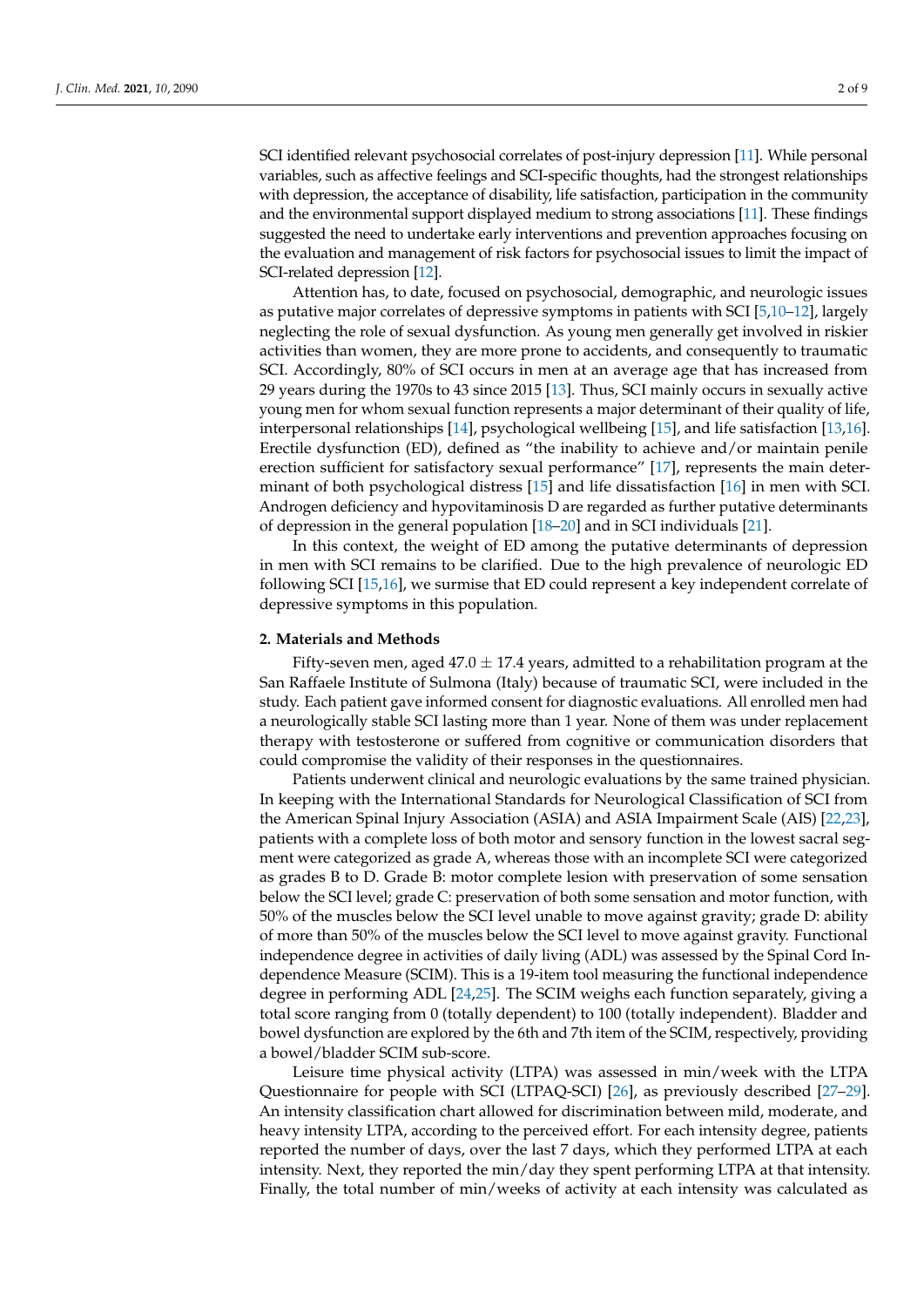follows: number of days of activity  $\times$  number of min of activity. Only the total LTPAQ-SCI score was used for analyses, as this was significantly correlated with mild, moderate, and heavy LTPAQ-SCI sub-scores [\[30\]](#page-7-17).

According to the recommendations from the National Institute on Disability and Rehabilitation Research [\[31\]](#page-7-18), the presence and intensity of pain was assessed by the Numerical Rating Scale (NRS). Patients rated their pain on a scale from 0 (no pain) to 10 (the worst possible pain).

Upon admission, the presence and severity of significant medical comorbidity was scored using a web-based calculator [\(http://www.mdcalc.com/charlson-comorbidity](http://www.mdcalc.com/charlson-comorbidity-index-cci)[index-cci](http://www.mdcalc.com/charlson-comorbidity-index-cci) (accessed on 12 May 2021)) of the age-adjusted Charlson Comorbidity Index (CCI) [\[32\]](#page-7-19). The CCI weights medical diagnoses for severity according to the patient's age and provides an overall index of comorbidity. However, no patient had acute or chronic coexisting diseases which could hinder the rehabilitation program.

Body weight was measured with a professional mechanical chair scale Mod. DM2 (Wunder SA BI Srl, Monza, Italia). Height was determined with an elastic tape, segmentally measuring the distances between heel and knee, knee and hip, hip and head. Body mass index (BMI) was calculated in  $\text{kg/m}^2$ .

Erectile dysfunction was assessed using an abridged, 5-item version of the International Index of Erectile Function (IIEF)-5 [\[33\]](#page-7-20). The first four items focused on erectile function while the fifth item focused on intercourse satisfaction. IIEF-5 results were able to identify the presence or absence of ED according to the National Institute of Health's definition  $[17]$ . For each five items, a score from 0 to 5 was provided, to discriminate patients with (score  $\leq$  21) and without (score from 22 to 25) ED.

The presence of depressive symptoms and their severity were assessed by the interviewerassisted self-report Beck Depression Inventory-II (BDI-II) [\[34\]](#page-7-21) which was administered at admission by the same psychologist (F.C.). The BDI-II is a 21-item screening tool for depressive symptoms [\[19](#page-7-22)[,35\]](#page-7-23), largely used for people with SCI [\[21,](#page-7-9)[36,](#page-8-0)[37\]](#page-8-1). Previously published cut-off points identified patients with "no depression" (score < 14) and "mild to severe depression"  $(≥14)$  [\[20,](#page-7-8)[34\]](#page-7-21).

A fasting, morning venous blood sample was obtained from each patient between 8.00 and 9.00 a.m. Total testosterone levels were measured with a chemiluminescence immunoassay, using a kit from Ortho Clinical Diagnostics (Johnson & Johnson, New Brunswick, NJ, USA). The lower limit of detection for testosterone measurement was 0.03 nmol/L and the within- and between-assay coefficients of variation (CV) were 2.5% and 4.9%, respectively. Sex hormone binding globulin (SHBG) was quantified by a chemiluminescence immunoassay, using a kit from Medical Systems (Genova, Italy). Albumin was measured by spectrophotometry using a colorimetric assay kit from Roche Diagnostics (Monza, Italy). The levels of calculated free testosterone were derived from total testosterone, SHBG, and albumin as previously described [\[38\]](#page-8-2), using a web-based calculator [\(http://www.issam.ch/freetesto.htm](http://www.issam.ch/freetesto.htm) (accessed on 12 May 2021)). Serum 25-hydroxy vitamin D (25(OH)D) levels were quantified using a chemiluminescent immunoassay (LIAISON; DiaSorin, Saluggia, Italy) with an intra- and inter-assay CV of 4.5% and 8.5%, respectively. All the other biochemical/hematologic parameters were measured using standard methods and commercial kits (Instrumentation Laboratory Co., Bedford, MA, USA).

Statistical analysis was carried out using the R statistical software (version 3.5.0, The R Foundation for Statistical Computing, Vienna, Austria). After ascertaining the nonnormal distribution of data with the Shapiro–Wilk test, the Wilcoxon rank-sum test was used to evaluate differences in continuous variables between participants dichotomized as depressed (BDI-II score ≥ 14) or non-depressed (BDI-II score < 14). Proportional differences were assessed by the chi-square test or the Fisher's exact test, as appropriate. Multiple logistic regression analyses with odds ratios (ORs) and 95% confidence intervals (CIs) were performed to identify independent associations with depression.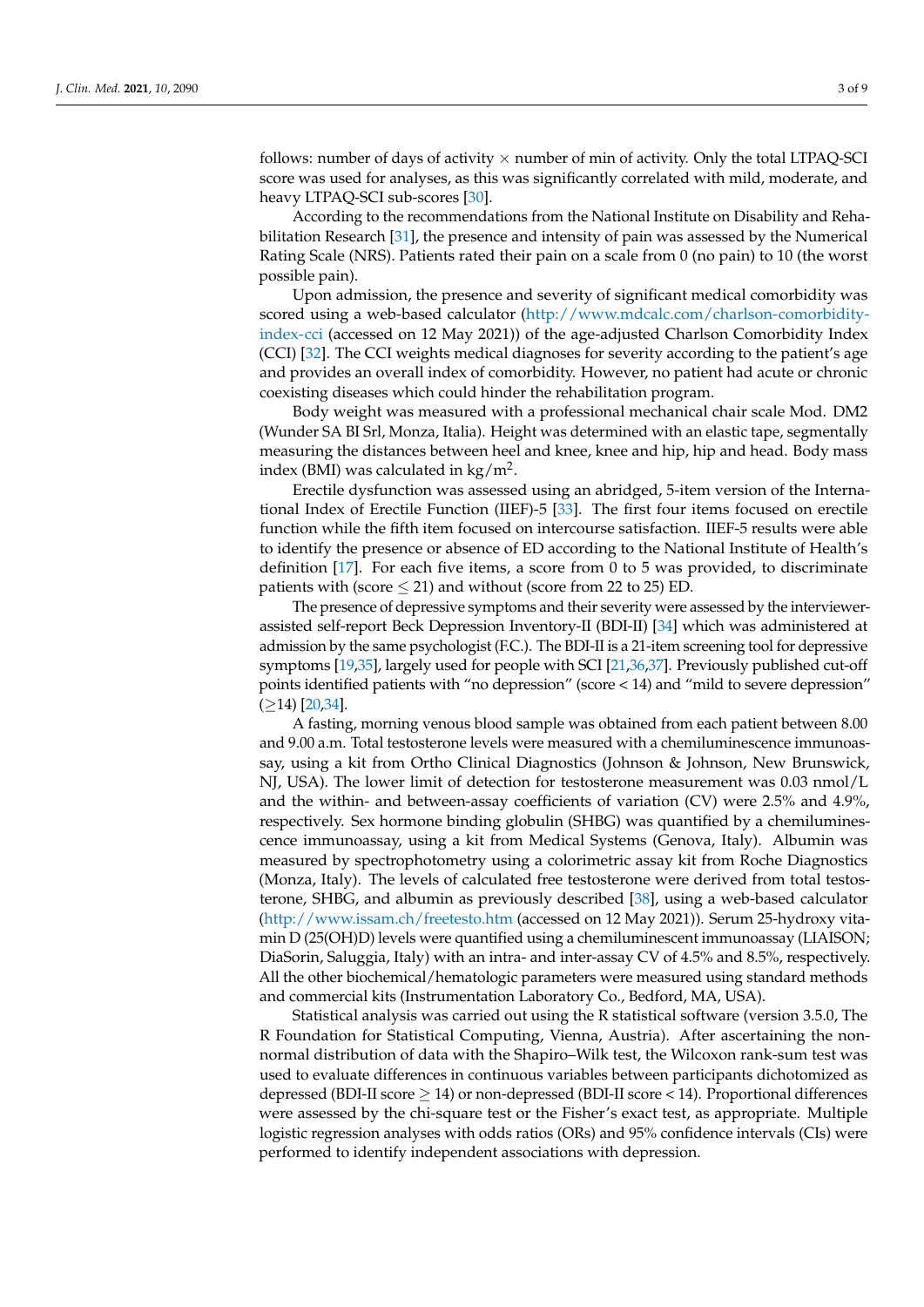### **3. Results**

Depression was reported in 29.8% (17 out of 57 men) of the study population. When men were categorized by depression status, according to BDI-II score (Table [1\)](#page-3-0), the depressed group exhibited significantly lower levels of both total and calculated free testosterone as well as vitamin D, a higher prevalence of ED, a more severe bowel and bladder dysfunction, and were engaged in a poorer, albeit not significantly different, LTPA when compared to non-depressed men. Specific SCI-related variables, such as level and completeness of the injury and the impairment degree in the global functional independence, were not significantly different between the two groups, and this was also the case for the demographic variables, including education and marital/partner status.

**Table 1.** Characteristics of the study population categorized by depression status at the Beck Depression Inventory-II.

<span id="page-3-0"></span>

|                                             | <b>Beck Depression Inventory-II Score</b> |                                |                |
|---------------------------------------------|-------------------------------------------|--------------------------------|----------------|
| Characteristics                             | $14$<br>(Not Depressed)<br>$N = 40$       | >14<br>(Depressed)<br>$N = 17$ | <i>v</i> Value |
| Demographic and lifestyle variables         |                                           |                                |                |
| Age (years)                                 | $41.5(21.0 - 81.0)$                       | $52.0(20.0 - 76.0)$            | 0.5            |
| Education- $n$ (%)                          |                                           |                                |                |
| Primary school                              | 11(27.5)                                  | 7(41.2)                        | 0.6            |
| High school                                 | 24(60.0)                                  | 9(53.0)                        |                |
| University                                  | 5(12.5)                                   | 1(5.8)                         |                |
| Marital/partner status— $n$ (%)             |                                           |                                |                |
| Single                                      | 18(45.0)                                  | 6(35.3)                        | 0.7            |
| Married                                     | 16(40.0)                                  | 7(41.3)                        |                |
| Divorced/separeted                          | 4(10.0)                                   | 2(11.7)                        |                |
| Widowed                                     | 2(5.0)                                    | 2(11.7)                        |                |
| LTPA (min/week)                             | 560 (35-1225)                             | 245 (35-1015)                  | 0.08           |
| Clinical and injury-related characteristics |                                           |                                |                |
| BMI $(Kg/m^2)$                              | 24.6 (15.2-37.2)                          | 25.4 (12.3-32.7)               | 0.5            |
| Charlson Comorbidity Index score            | $2(0-8)$                                  | $3(0-7)$                       | 0.2            |
| <b>BDI-II</b> score                         | $6.5(1-13)$                               | $14(14-23)$                    | < 0.0001       |
| Psychotropic drugs— $n$ (%)                 | 12(30.0)                                  | 6(35.3)                        | 0.9            |
| Duration of injury (years)                  | $11.2(1.5-37.0)$                          | $7.0(1.1-24.0)$                | 0.1            |
| Lesion motor completeness— $n$ (%)          |                                           |                                |                |
| Complete (AIS A+B)                          | 25(62.5)                                  | 14 (82.3)                      | 0.2            |
| Incomplete (AIS C+D)                        | 15(37.5)                                  | 3(17.7)                        |                |
| Level of the lesion- $n$ (%)                |                                           |                                |                |
| Cervical Spine                              | 19 (47.5)                                 | 11(64.7)                       | 0.3            |
| Thoracic-lumbar Spine                       | 21(52.5)                                  | 6(35.3)                        |                |
| SCIM score                                  | 38.0 (11.0–56.0)                          | 35.0 (10.0-69.0)               | 0.4            |
| Bowel/bladder SCIM sub-score *              | $22.0(0.0-25.0)$                          | $9.0(0.0-20.0)$                | 0.001          |
| Pain Intensity (NRS score)                  | $3.0(0.0-10.0)$                           | $3.0(0.0 - 8.0)$               | 0.9            |
| Erectile dysfunction- $n$ (%)               | 18(45.0)                                  | 14 (82.3)                      | 0.02           |
| <b>Blood biometric measures</b>             |                                           |                                |                |
| Total testosterone (ng/dL)                  | 404.5 (111.0–713.0)                       | 268.0 (25.0–694.0)             | 0.03           |
| Calculated free testosterone (pg/mL)        | $118.1 (27.8 - 241.1)$                    | $65.0(2.9 - 162.9)$            | 0.02           |
| Vitamin $D$ (ng/mL)                         | $16.3(4.1 - 34.4)$                        | $11.1(4.4-22.6)$               | 0.02           |
| Season of evaluation- $n$ (%)               |                                           |                                |                |
| Autumn/winter                               | 24(60.0)                                  | 7(41.2)                        | 0.3            |
| Spring/summer                               | 16(40.0)                                  | 10(58.8)                       |                |

Data were expressed as median (minimum-maximum) for continuous parameters and as number (%) when categorical. \* The bowel/bladder SCIM sub-score included the 6th and 7th items of the SCIM. Abbreviations: AIS, American spinal injury association (ASIA) Impairment Scale, BDI-II, Beck Depression Inventory-II, BMI, body mass index, LTPA, leisure time physical activity, NRS, numeric rating score, SCIM Spinal Cord Independence Measure.

> At the multiple logistic regression analysis (Table [2\)](#page-4-0) which included variables which were significantly different between depressed and non-depressed men (Table [1\)](#page-3-0), depression exhibited a significant independent association with ED and, to a lesser extent, with a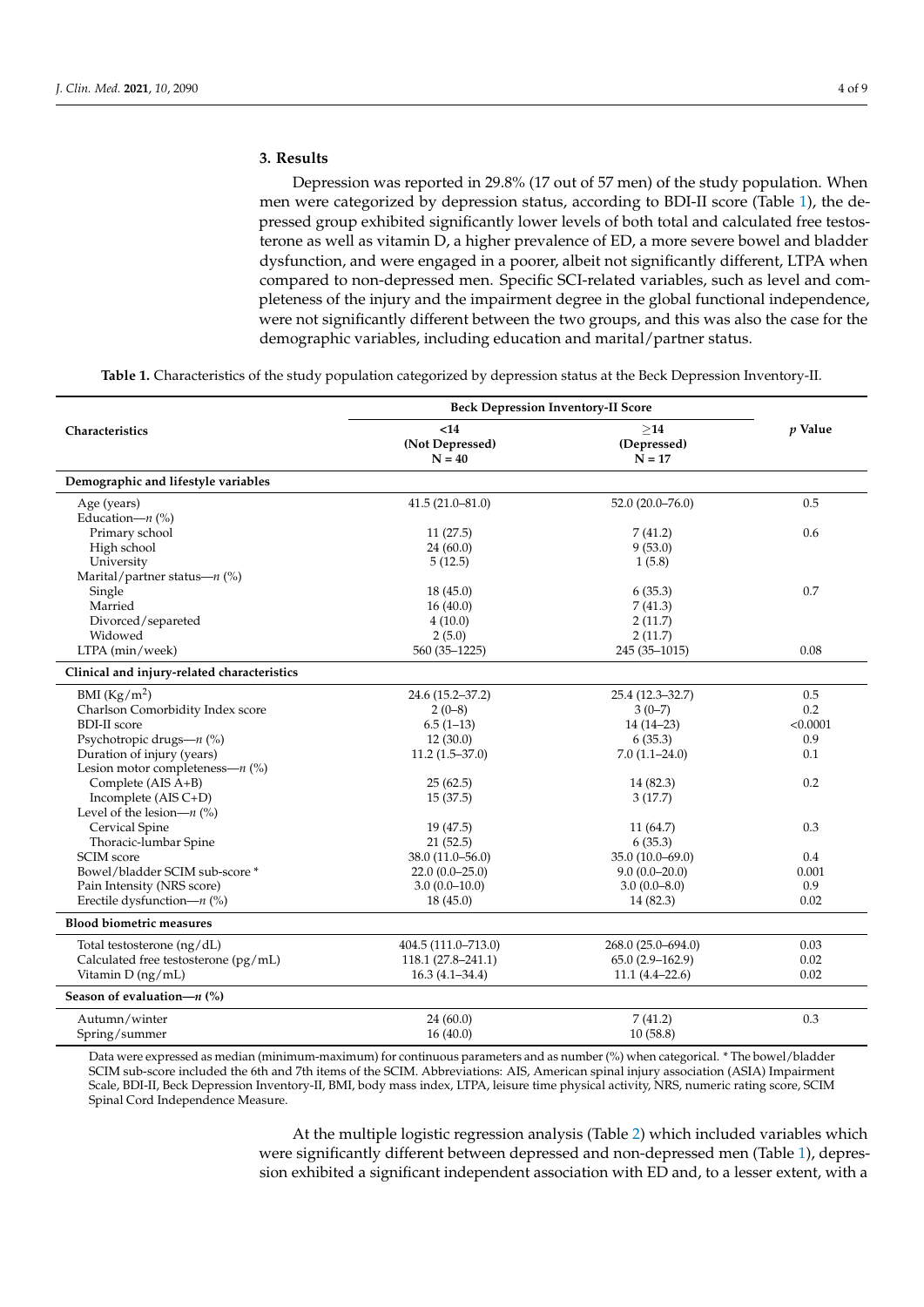more severe impairment of bowel and bladder function. No significant associations were found with testosterone or vitamin D levels (Table [2\)](#page-4-0).

<span id="page-4-0"></span>**Table 2.** Multiple logistic regression analysis of the independent correlates of depression in men with chronic spinal cord injury.

|                                               | Depression (BDI-II Score $\geq$ 14) |                |
|-----------------------------------------------|-------------------------------------|----------------|
|                                               | OR (95% CI)                         | <i>p</i> Value |
| Erectile dysfunction (IIEF-5 score $\leq$ 21) | 19.0(3.1; 203.3)                    | 0.004          |
| Bowel/bladder SCIM sub-score                  | 0.84(0.72; 0.94)                    | 0.01           |
| Calculated free testosterone $(pg/mL)$        | 0.98(0.96; 1.0)                     | 0.07           |
| Vitamin D (ng/mL)                             | 0.96(0.82; 1.1)                     | 0.6            |

To convert the values for calculated free testosterone to pmol/L, multiply by 3.467. Abbreviations: BDI-II, Beck Depression Inventory-II; CI, confidence intervals; IIEF-5, international index of erectile function 5; OR, odds ratio.

As shown in Figure [1,](#page-4-1) depression was reported by 14 out of the 32 (43.7%) men with ED and only by 3 out of the 25 men  $(12.0\%)$  without ED  $(p = 0.002)$ .

<span id="page-4-1"></span>

**Figure 1.** Percentage of spinal cord injured, depressed men with and without erectile dysfunction **Figure 1.** Percentage of spinal cord injured, depressed men with and without erectile dysfunction  $(ED)$ .  $*$   $p = 0.002$ .

# **4. Discussion 4. Discussion**

It is well known that psychological disorders are documented in able-bodied men who sought medical care for ED [\[39,](#page-8-3)[40\]](#page-8-4), showing a 2.4-fold increased risk of depression [\[41\]](#page-8-5). [41]. However, whether psychological distress represents an independent risk factor for However, whether psychological distress represents an independent risk factor for ED rather than a consequence or a coexisting condition of ED is not easily established [\[41\]](#page-8-5). Men<br>in  $C\bar{C}$ Men with SCI are affected by an organic neurogenic ED relied on the level and complete-neurologic lesion [\[15\]](#page-7-4): this would explain the lack of a significant association between ED prevalence and age in this population [\[15\]](#page-7-4). In this light, SCI could represent an interesting prevalence and age in this population [15]. In this light, SCI could represent an interesting tween ED prevalence and age in this population [15]. In this light, SCI could represent an clinical model to explore a possible causative link between ED and depression. Here, we showed that ED was significantly more prevalent in men with SCI reporting depressive symptoms compared to those without depression. In the multiple regression analysis, ED depressive symptoms compared to those without depression. In the multiple regression was the most relevant independent correlate of depressive symptoms. with SCI are affected by an organic neurogenic ED relied on the level and completeness of

Men with a traumatic SCI suffer from a sudden, violent and, in most cases, irreversible Men with a traumatic SCI suffer from a sudden, violent and, in most cases, irreversible form of tragic nonlethal disease. They need to manage various problems, which will definitively affect their whole lives. Physical restrictions and the loss of functional independence are expected to represent relevant determinants of depression  $[42]$ . Therefore, it is expected are expected to represent relevant determinants of depression [\[42\]](#page-8-6). Therefore, it is expected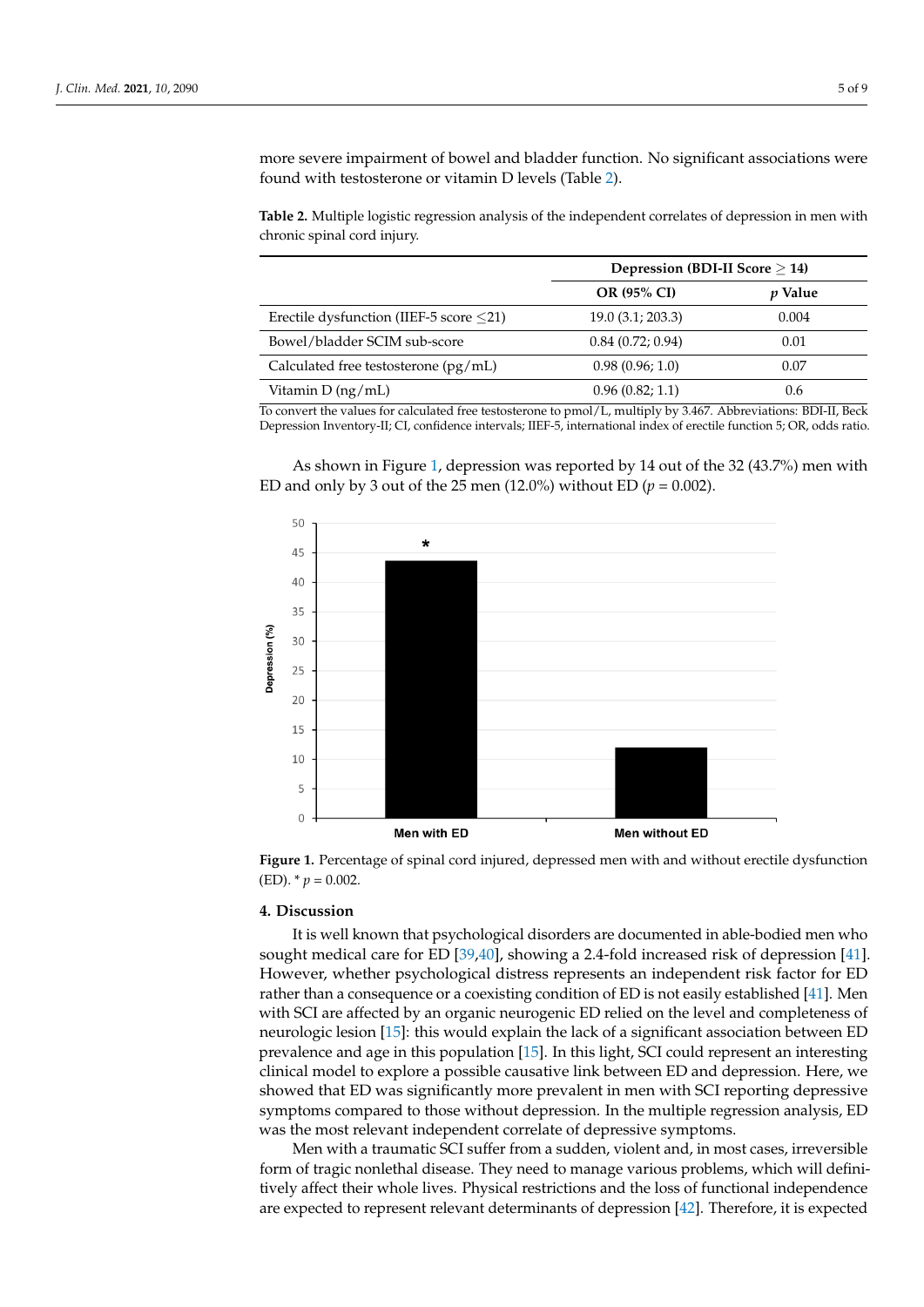that men with a more severe locomotor disability (that is tetraplegia) should exhibit a higher risk of depression compared to men with paraplegia. On the contrary, in our study of men with chronic SCI, neurological characteristics, including the level and completeness of the lesion and the physical, functional independence, were not significantly different between depressed and not depressed men, as previously reported [\[7](#page-6-6)[,10,](#page-6-9)[37,](#page-8-1)[43](#page-8-7)[–46\]](#page-8-8). This is in line with our previous study, in which men with a cervical lesion, despite lower functional independence, exhibited significantly lower psychological distress than those with thoracolumbar lesions [\[15\]](#page-7-4). Our findings also agree with previous reports showing that disability degree did not affect or predict perceived quality of life in people with SCI [\[47](#page-8-9)[–49\]](#page-8-10).

Indeed, paraplegic status was associated with a significantly higher prevalence of ED compared to tetraplegia [\[15\]](#page-7-4). ED, which is more prevalent and severe in thoraco-lumbar SCI than cervical lesions, might have a pivotal effect in favoring depressive symptoms, as well as life dissatisfaction, despite higher functional independence in men with a thoracolumbar lesion.

Besides ED, bowel/bladder dysfunction was more severe in men with depressive symptoms. While bowel and bladder dysfunction represent a relevant concern of active patients with SCI [\[50\]](#page-8-11), potentially contributing to their psychological distress, the association of physical functional independence with depression is unclear. In a large survey of 849 patients with chronic SCI (76.0% males), the rate of a probable major depression disorder, assessed by The Patient Health Questionnaire–9 (PHQ-9), did not differ according to injury level (paraplegia vs. tetraplegia), injury severity or functional independence measure (FIM) discharge scores, which included sphincter control [\[1\]](#page-6-0). On the contrary, fecal impaction, a main trigger of autonomic dysreflexia, resulting from SCI-related neurogenic bowel dysfunction, was linked to depression [\[51\]](#page-8-12) as assessed by the BDI score and was closely related to the patient's ability to perform self-catheterization [\[43\]](#page-8-7). The causal link between depression and neurogenic bowel and/or bladder dysfunction outcomes is not yet elucidated.

The degree of bowel/bladder dysfunction in our survey maintained a significant independent association with depression at the multiple logistic regression analysis, although to a much lower extent than ED, thus resizing its potential relevance as a risk factor for depressive symptoms in men with SCI. In a previous study, we demonstrated that the degree of bowel/bladder independence was only significantly correlated with the degree of life satisfaction, among the SCI-related variables; this association was lost at the multiple logistic regression model adjusted for the sexual satisfaction score of the Lisat-9 questionnaire [\[16\]](#page-7-5). We surmised that life satisfaction was not directly affected by the neurogenic impairment of bowel and/or bladder function, which adversely impacted sexual well-being. Indeed, anal sphincter dysfunction causing recurrent accidental bowel leakage during sexual activity may result in an obvious embarrassment in life relationships. Similarly, sexual intercourse may be hindered or impeded by the need for an indwelling catheter because of severe neurogenic bladder dysfunction. Here, we extended this conclusion, demonstrating that neurogenic bowel/bladder dysfunction also has an independent effect on symptoms of depression.

Interestingly, total and calculated free testosterone levels were significantly lower in spinal cord injured men with depression when compared to the non-depressed group, but this association was no longer present when the logistic regression model was adjusted for ED. The contribution of erectile function, irrespective of the androgen status, is not surprising. ED represents a major attribute of androgen deficiency in the general population [\[52\]](#page-8-13), but not in men with SCI [\[30\]](#page-7-17) who, as mentioned, suffer from a purely organic neurogenic ED depending on the level and completeness of SCI [\[15\]](#page-7-4). ED would accordingly contribute to depression independently of testosterone levels.

We previously demonstrated that vitamin D levels were inversely associated with the risk of depression in people with SCI [\[21\]](#page-7-9). In the present study, depressed men with SCI exhibited lower vitamin D levels compared to men who were not depressed. However, this association was lost after adjusting for ED and sphincter dysfunction. Depression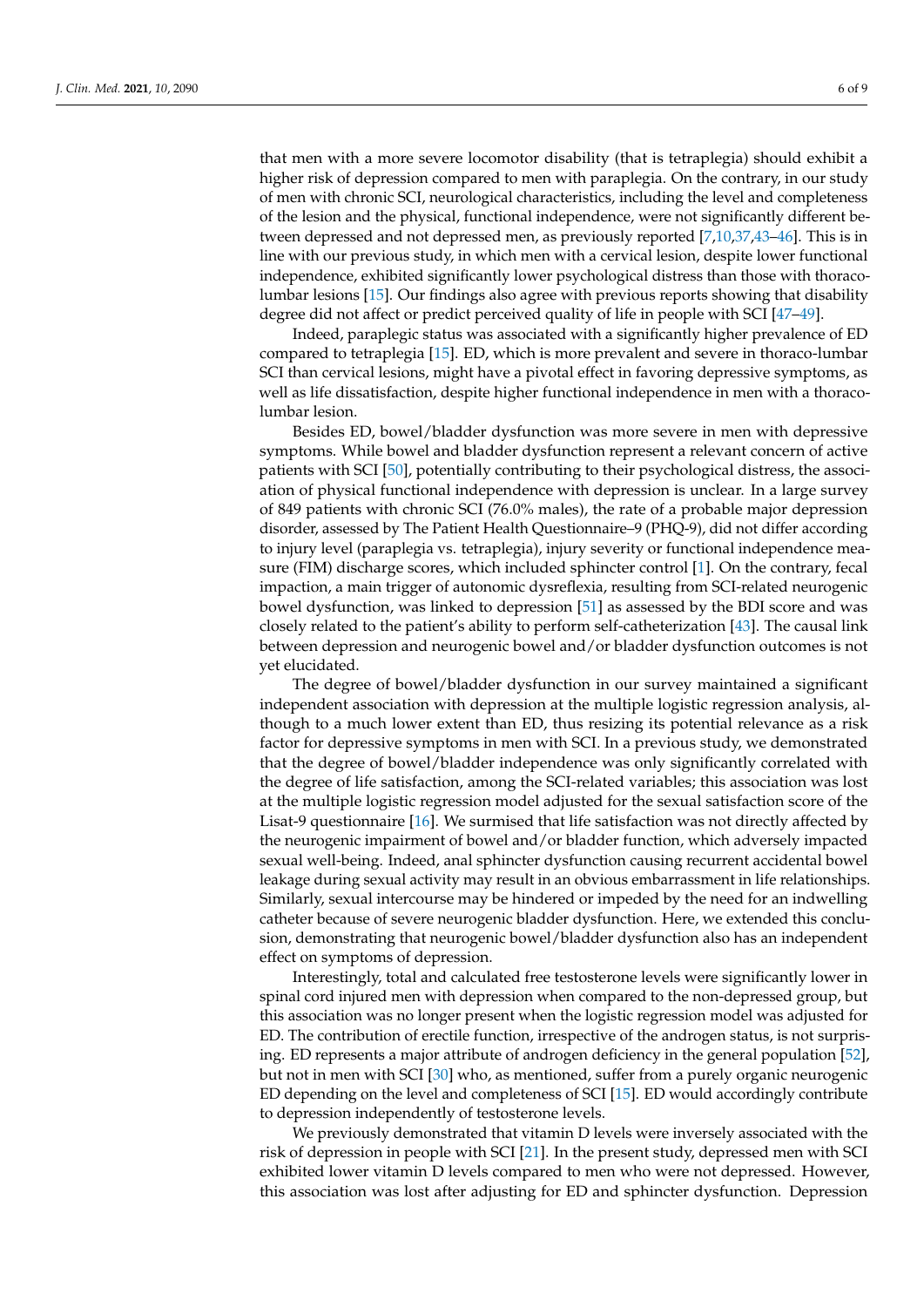itself may contribute to lower vitamin D levels by reducing outdoor physical activity and, consequently, sunlight exposure. Hence, other than a direct causal role of hypovitaminosis D in depression, both conditions could represent markers of poor health status, without a direct interaction.

This study has some limitations that must be considered. The cross-sectional study design could not establish the cause-effect relationship between ED and depression. Moreover, the IIEF-5 was not validated for SCI and, therefore, in the present population it does not discriminate between reflexogenic and psychogenic erection. However, IIEF-5 has already been used for men with SCI [\[53,](#page-8-14)[54\]](#page-8-15). Finally, the sample size of our series was quite small, especially in the depressed group, but was sufficient to demonstrate probable significant independent associations due to the high prevalence of the investigated disorders among men with chronic SCI.

In conclusion, ED and, to a lesser extent, bowel/bladder dysfunction in men with SCI, showed a significant and independent association with depression, pointing to a possible causal role of ED on depressive symptoms in this population and confirming that, in sexually active men, the restoration of sexual life could rate as a high priority. Longitudinal studies should explore whether the appropriate management of ED and sphincter dysfunction might prevent depression while fostering life satisfaction in men with SCI.

**Author Contributions:** Conceptualization, A.B., F.C. and S.D.; Methodology, A.B. and S.D.; Software, A.B., M.M. and S.D.; Validation, A.B. and S.F.; Formal Analysis, A.B. and S.D.; Investigation, A.B., F.C., G.F. and M.T.; Data Curation, A.B. and C.C.; Writing and Original Draft Preparation, S.D. and S.F.; Writing, Review and Editing, A.B. and S.F.; Supervision, S.N. All authors have read and agreed to the published version of the manuscript.

**Funding:** This research was funded by MINISTERO DELL'UNIVERSITÀ E DELLA RICERCA, ITALY (PRIN 2017), grant number: 2017XLFJAX.

**Institutional Review Board Statement:** The study was conducted according to the guidelines of the Declaration of Helsinki and approved by the local Ethics Committee of the University of L'Aquila.

**Informed Consent Statement:** Written informed consent has been obtained from the patients to publish this paper.

**Data Availability Statement:** All data are contained within the article. No additional information is available for data sharing.

**Conflicts of Interest:** The authors declare no conflict of interest.

#### **References**

- <span id="page-6-0"></span>1. Bombardier, C.H.; Richards, J.S.; Krause, J.S.; Tulsky, D.; Tate, D.G. Symptoms of major depression in people with spinal cord injury: Implications for screening. *Arch. Phys. Med. Rehabil.* **2004**, *85*, 1749–1756. [\[CrossRef\]](http://doi.org/10.1016/j.apmr.2004.07.348) [\[PubMed\]](http://www.ncbi.nlm.nih.gov/pubmed/15520969)
- <span id="page-6-1"></span>2. Craig, A.; Tran, Y.; Middleton, J. Psychological morbidity and spinal cord injury: A systematic review. *Spinal Cord* **2009**, *47*, 108–114. [\[CrossRef\]](http://doi.org/10.1038/sc.2008.115) [\[PubMed\]](http://www.ncbi.nlm.nih.gov/pubmed/18779835)
- <span id="page-6-2"></span>3. Kessler, R.C.; Chiu, W.T.; Demler, O.; Merikangas, K.R.; Walters, E.E. Prevalence, severity, and comorbidity of 12-month DSM-IV disorders in the National Comorbidity Survey Replication. *Arch. Gen. Psychiatry* **2005**, *62*, 617–627. [\[CrossRef\]](http://doi.org/10.1001/archpsyc.62.6.617)
- <span id="page-6-3"></span>4. January, A.M.; Zebracki, K.; Chlan, K.M.; Vogel, L.C. Mental health and risk of secondary medical complications in adults with pediatric-onset spinal cord injury. *Top. Spinal Cord Inj. Rehabil.* **2014**, *20*, 1–12. [\[CrossRef\]](http://doi.org/10.1310/sci2001-1)
- <span id="page-6-4"></span>5. Arango-Lasprilla, J.C.; Ketchum, J.M.; Starkweather, A.; Nicholls, E.; Wilk, A.R. Factors predicting depression among persons with spinal cord injury 1 to 5 years post injury. *Neuro Rehabil.* **2011**, *29*, 9–21. [\[CrossRef\]](http://doi.org/10.3233/NRE-2011-0672)
- <span id="page-6-5"></span>6. Hartoonian, N.; Hoffman, J.M.; Kalpakjian, C.Z.; Taylor, H.B.; Krause, J.K.; Bombardier, C.H. Evaluating a spinal cord injuryspecific model of depression and quality of life. *Arch. Phys. Med. Rehabil.* **2014**, *95*, 455–465. [\[CrossRef\]](http://doi.org/10.1016/j.apmr.2013.10.029) [\[PubMed\]](http://www.ncbi.nlm.nih.gov/pubmed/24269994)
- <span id="page-6-6"></span>7. Krause, J.S.; Carter, R.E.; Pickelsimer, E.E.; Wilson, D. A prospective study of health and risk of mortality after spinal cord injury. *Arch. Phys. Med. Rehabil.* **2008**, *89*, 1482–1491. [\[CrossRef\]](http://doi.org/10.1016/j.apmr.2007.11.062)
- <span id="page-6-7"></span>8. DeVivo, M.J.; Black, K.J.; Richards, S.; Stover, S.L. Suicide following spinal cord injury. *Paraplegia* **1991**, *29*, 620–627. [\[CrossRef\]](http://doi.org/10.1038/sc.1991.91)
- <span id="page-6-8"></span>9. Judd, F.K.; Brown, D.J. Suicide following acute traumatic spinal cord injury. *Paraplegia* **1992**, *30*, 173–177. [\[CrossRef\]](http://doi.org/10.1038/sc.1992.50) [\[PubMed\]](http://www.ncbi.nlm.nih.gov/pubmed/1630843)
- <span id="page-6-9"></span>10. Williams, R.T.; Wilson, C.S.; Heinemann, A.W.; Lazowski, L.E.; Fann, J.R.; Bombardier, C.H. PRISMS Investigators. Identifying depression severity risk factors in persons with traumatic spinal cord injury. *Rehabil. Psychol.* **2014**, *59*, 50–56. [\[CrossRef\]](http://doi.org/10.1037/a0034904) [\[PubMed\]](http://www.ncbi.nlm.nih.gov/pubmed/24611924)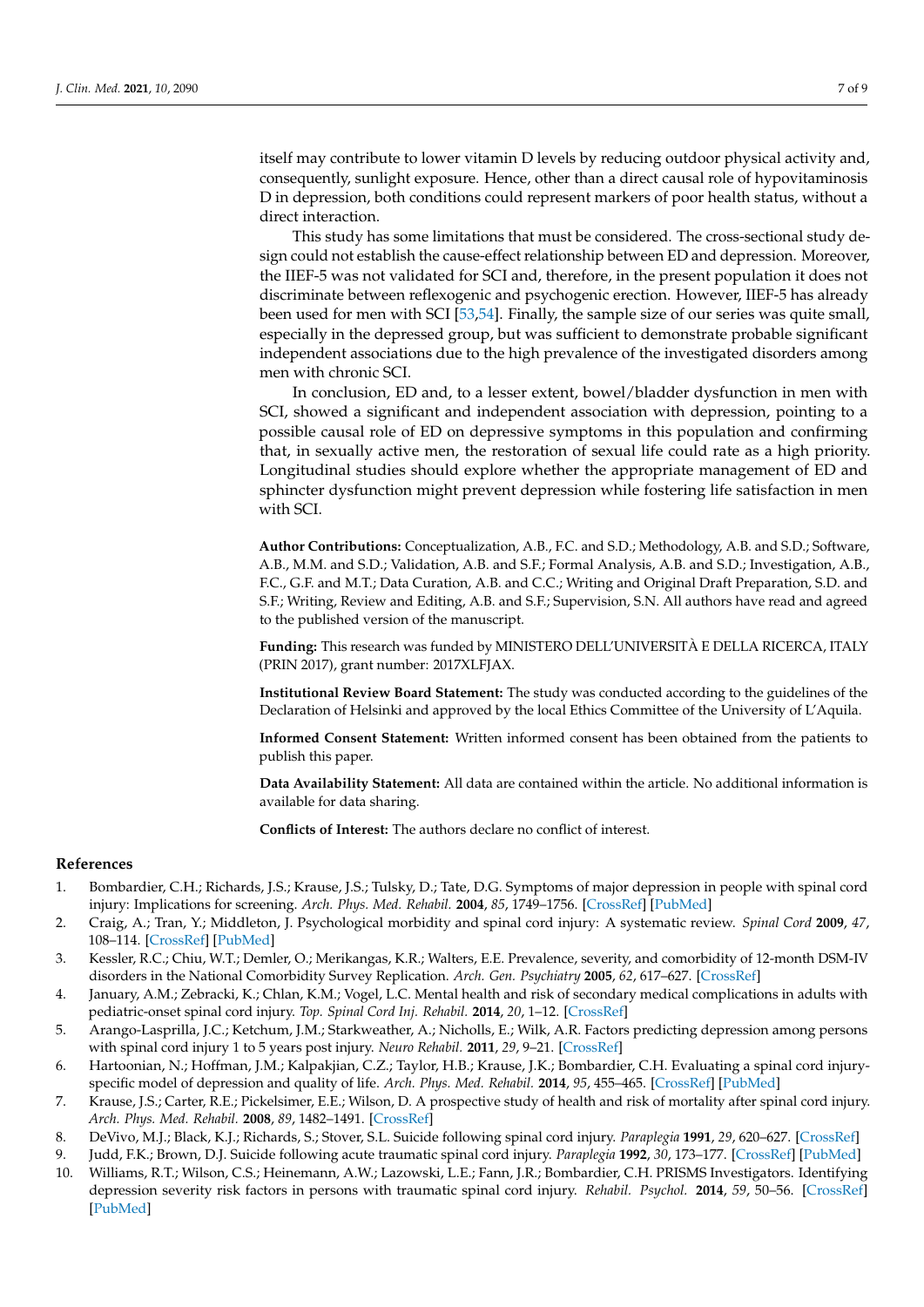- <span id="page-7-0"></span>11. Kraft, R.; Dorstyn, D. Psychosocial correlates of depression following spinal injury: A systematic review. *J. Spinal Cord Med.* **2015**, *38*, 571–583. [\[CrossRef\]](http://doi.org/10.1179/2045772314Y.0000000295) [\[PubMed\]](http://www.ncbi.nlm.nih.gov/pubmed/25691222)
- <span id="page-7-1"></span>12. de Roon-Cassini, T.A.; Mancini, A.D.; Rusch, M.D.; Bonanno, G.A. Psychopathology and resilience following traumatic injury: A latent growth mixture model analysis. *Rehabil. Psychol.* **2010**, *55*, 1–11. [\[CrossRef\]](http://doi.org/10.1037/a0018601)
- <span id="page-7-2"></span>13. National Spinal Cord Injury Statistical Center. *Facts and Figures at a Glance*; University of Alabama at Birmingham: Birmingham, AL, USA, 2020.
- <span id="page-7-3"></span>14. Anderson, K.D.; Borisoff, J.F.; Johnson, R.D.; Stiens, S.A.; Elliott, S.L. The impact of spinal cord injury on sexual function: Concerns of the general population. *Spinal Cord* **2007**, *45*, 328–337. [\[CrossRef\]](http://doi.org/10.1038/sj.sc.3101977) [\[PubMed\]](http://www.ncbi.nlm.nih.gov/pubmed/17033620)
- <span id="page-7-4"></span>15. Barbonetti, A.; Cavallo, F.; Felzani, G.; Francavilla, S.; Francavilla, F. Erectile dysfunction is the main determinant of psychological distress in men with spinal cord injury. *J. Sex. Med.* **2012**, *9*, 830–836. [\[CrossRef\]](http://doi.org/10.1111/j.1743-6109.2011.02599.x) [\[PubMed\]](http://www.ncbi.nlm.nih.gov/pubmed/22188659)
- <span id="page-7-5"></span>16. D'Andrea, S.; Minaldi, E.; Castellini, C.; Cavallo, F.; Felzani, G.; Francavilla, S.; Francavilla, F.; Barbonetti, A. Independent Association of Erectile Dysfunction and Low Testosterone Levels with Life Dissatisfaction in Men with Chronic Spinal Cord Injury. *J. Sex. Med.* **2020**, *17*, 911–918. [\[CrossRef\]](http://doi.org/10.1016/j.jsxm.2020.01.018) [\[PubMed\]](http://www.ncbi.nlm.nih.gov/pubmed/32089485)
- <span id="page-7-6"></span>17. NIH Consensus Conference. Impotence. NIH Consensus Development Panel on Impotence. *JAMA* **1993**, *270*, 83–90. [\[CrossRef\]](http://doi.org/10.1001/jama.1993.03510010089036)
- <span id="page-7-7"></span>18. Zarrouf, F.A.; Artz, S.; Griffith, J.; Sirbu, C.; Kommor, M. Testosterone and depression: Systematic review and meta-analysis. *J. Psychiatr. Pract.* **2009**, *15*, 289–305. [\[CrossRef\]](http://doi.org/10.1097/01.pra.0000358315.88931.fc)
- <span id="page-7-22"></span>19. Ganji, V.; Milone, C.; Cody, M.M.; McCarty, F.; Wang, Y.T. Serum vitamin D concentrations are related to depression in young adult US population: The Third National Health and Nutrition Examination Survey. *Int. Arch. Med.* **2010**, *3*, 29. [\[CrossRef\]](http://doi.org/10.1186/1755-7682-3-29)
- <span id="page-7-8"></span>20. Lee, D.M.; Tajar, A.; O'Neill, T.W.; O'Connor, D.B.; Bartfai, G.; Boonen, S.; Bouillon, R.; Casanueva, F.F.; Finn, J.D.; Forti, G.; et al. Lower vitamin D levels are associated with depression among community-dwelling European men. *J. Psychopharmacol.* **2011**, *25*, 1320–1328. [\[CrossRef\]](http://doi.org/10.1177/0269881110379287) [\[PubMed\]](http://www.ncbi.nlm.nih.gov/pubmed/20823081)
- <span id="page-7-9"></span>21. Barbonetti, A.; Cavallo, F.; D'Andrea, S.; Muselli, M.; Felzani, G.; Francavilla, S.; Francavilla, F. Lower Vitamin D Levels Are Associated with Depression in People with Chronic Spinal Cord Injury. *Arch. Phys. Med. Rehabil.* **2017**, *98*, 940–946. [\[CrossRef\]](http://doi.org/10.1016/j.apmr.2016.11.006)
- <span id="page-7-10"></span>22. Maynard, F.M., Jr.; Bracken, M.B.; Creasey, G.; Ditunno, J.F., Jr.; Donovan, W.H.; Ducker, T.B.; Garber, S.L.; Marino, R.J.; Stover, S.L.; Tator, C.H.; et al. International Standards for Neurological and Functional Classification of Spinal Cord Injury. American Spinal Injury Association. *Spinal Cord* **1997**, *35*, 266–274. [\[CrossRef\]](http://doi.org/10.1038/sj.sc.3100432)
- <span id="page-7-11"></span>23. Kirshblum, S.C.; Burns, S.P.; Biering-Sorensen, F.; Donovan, W.; Graves, D.E.; Jha, A.; Johansen, M.; Jones, L.; Krassioukov, A.; Mulcahey, M.J.; et al. International standards for neurological classification of spinal cord injury (revised 2011). *J. Spinal Cord Med.* **2011**, *34*, 535–546. [\[CrossRef\]](http://doi.org/10.1179/204577211X13207446293695)
- <span id="page-7-12"></span>24. Catz, A.; Itzkovich, M.; Agranov, E.; Ring, H.; Tamir, A. SCIM—Spinal cord independence measure: A new disability scale for patients with spinal cord lesions. *Spinal Cord* **1997**, *35*, 850–856. [\[CrossRef\]](http://doi.org/10.1038/sj.sc.3100504) [\[PubMed\]](http://www.ncbi.nlm.nih.gov/pubmed/9429264)
- <span id="page-7-13"></span>25. Anderson, K.; Aito, S.; Atkins, M.; Biering-Sørensen, F.; Charlifue, S.; Curt, A.; Ditunno, J.; Glass, C.; Marino, R.; Marshall, R.; et al. Functional recovery measures for spinal cord injury: An evidence-based review for clinical practice and research. *J. Spinal Cord Med.* **2008**, *31*, 133–144. [\[CrossRef\]](http://doi.org/10.1080/10790268.2008.11760704) [\[PubMed\]](http://www.ncbi.nlm.nih.gov/pubmed/18581660)
- <span id="page-7-14"></span>26. Ginis, K.A.; Hicks, A.L.; Latimer, A.E.; Warburton, D.E.; Bourne, C.; Ditor, D.S.; Goodwin, D.L.; Hayes, K.C.; McCartney, N.; McIlraith, A.; et al. The development of evidence-informed physical activity guidelines for adults with spinal cord injury. *Spinal Cord* **2011**, *49*, 1088–1096. [\[CrossRef\]](http://doi.org/10.1038/sc.2011.63)
- <span id="page-7-15"></span>27. Williams, T.L.; Smith, B.; Papathomas, A. The barriers, benefits and facilitators of leisure time physical activity among people with spinal cord injury: A meta-synthesis of qualitative findings. *Health Psychol. Rev.* **2014**, *8*, 404–425. [\[CrossRef\]](http://doi.org/10.1080/17437199.2014.898406) [\[PubMed\]](http://www.ncbi.nlm.nih.gov/pubmed/25211208)
- 28. Barbonetti, A.; Vassallo, M.R.; Felzani, G.; Francavilla, S.; Francavilla, F. Association between 25(OH)-vitamin D and testosterone levels: Evidence from men with chronic spinal cord injury. *J. Spinal Cord Med.* **2016**, *39*, 246–252. [\[CrossRef\]](http://doi.org/10.1179/2045772315Y.0000000050)
- <span id="page-7-16"></span>29. Barbonetti, A.; Sperandio, A.; Micillo, A.; D'Andrea, S.; Pacca, F.; Felzani, G.; Francavilla, S.; Francavilla, F. Independent Association of Vitamin D with Physical Function in People with Chronic Spinal Cord Injury. *Arch. Phys. Med. Rehabil.* **2016**, *97*, 726–732. [\[CrossRef\]](http://doi.org/10.1016/j.apmr.2016.01.002)
- <span id="page-7-17"></span>30. Barbonetti, A.; Vassallo, M.R.; Pacca, F.; Cavallo, F.; Costanzo, M.; Felzani, G.; Francavilla, S.; Francavilla, F. Correlates of low testosterone in men with chronic spinal cord injury. *Andrology* **2014**, *2*, 721–728. [\[CrossRef\]](http://doi.org/10.1111/j.2047-2927.2014.00235.x)
- <span id="page-7-18"></span>31. Bryce, T.N.; Budh, C.N.; Cardenas, D.D.; Dijkers, M.; Felix, E.R.; Finnerup, N.B.; Kennedy, P.; Lundeberg, T.; Richards, J.S.; Rintala, D.H.; et al. Pain after spinal cord injury: An evidence-based review for clinical practice and research. Report of the National Institute on Disability and Rehabilitation Research Spinal Cord Injury Measures meeting. *J. Spinal Cord Med.* **2007**, *30*, 421–440. [\[CrossRef\]](http://doi.org/10.1080/10790268.2007.11753405) [\[PubMed\]](http://www.ncbi.nlm.nih.gov/pubmed/18092558)
- <span id="page-7-19"></span>32. Charlson, M.; Szatrowski, T.P.; Peterson, J.; Gold, J. Validation of a combined comorbidity index. *J. Clin. Epidemiol.* **1994**, *47*, 1245–1251. [\[CrossRef\]](http://doi.org/10.1016/0895-4356(94)90129-5)
- <span id="page-7-20"></span>33. Rosen, R.C.; Cappelleri, J.C.; Smith, M.D.; Lipsky, J.; Peña, B.M. Development and evaluation of an abridged, 5-item version of the International Index of Erectile Function (IIEF-5) as a diagnostic tool for erectile dysfunction. *Int. J. Impot Res.* **1999**, *11*, 319–326. [\[CrossRef\]](http://doi.org/10.1038/sj.ijir.3900472)
- <span id="page-7-21"></span>34. Beck, A.T.; Steer, R.A.; Brown, G.K. *Manual for the Beck Depression Inventory-II*; Psychological Corporation: San Antonio, TX, USA, 1996.
- <span id="page-7-23"></span>35. Segal, D.L.; Coolidge, F.L.; Cahill, B.S.; O'Riley, A.A. Psychometric properties of the Beck Depression Inventory II (BDI-II) among community-dwelling older adults. *Behav. Modif.* **2008**, *32*, 3–20. [\[CrossRef\]](http://doi.org/10.1177/0145445507303833)